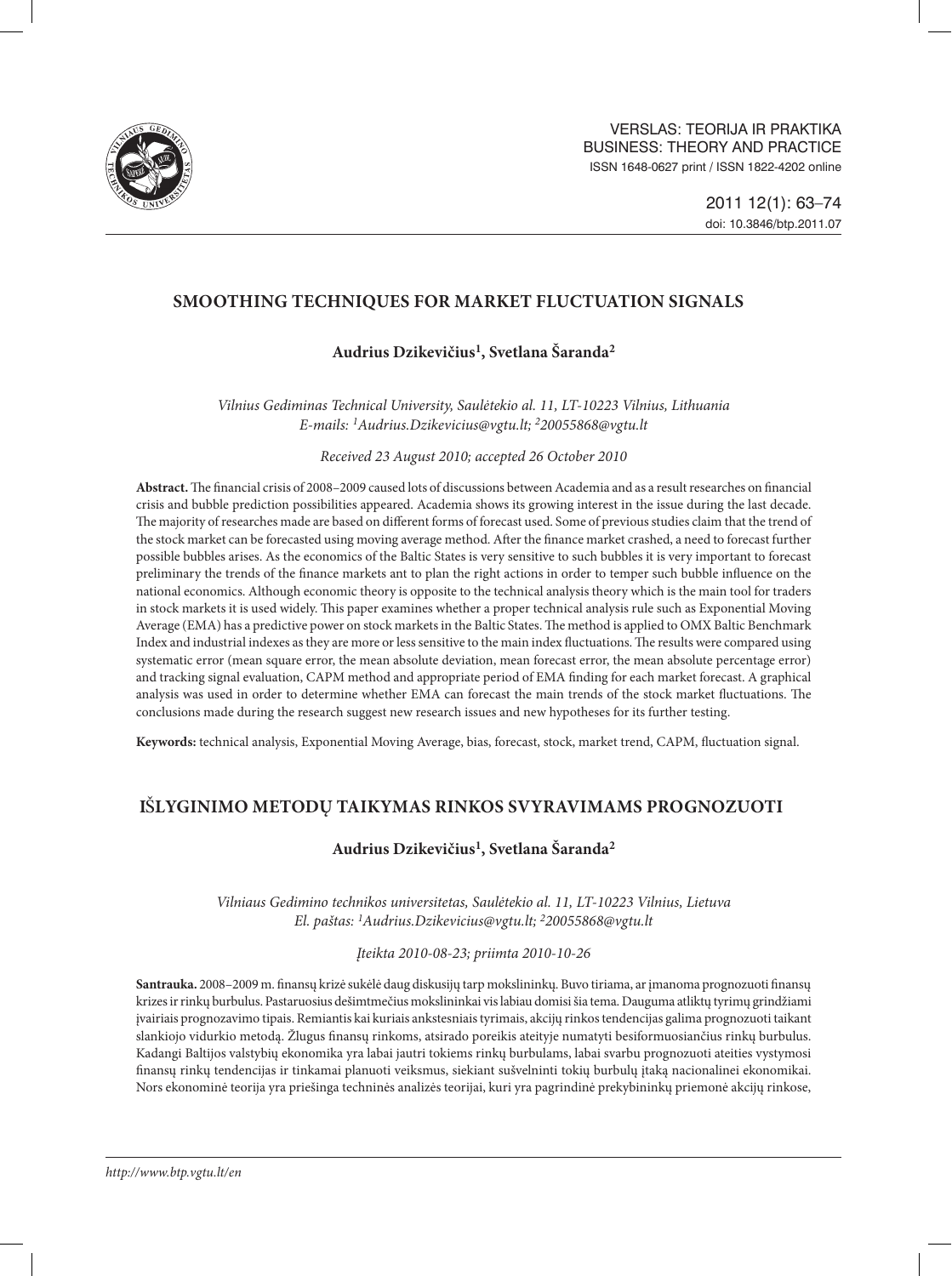ji yra plačiai taikoma. Šiame straipsnyje nagrinėjama, ar tinkamai pritaikyta techninės analizės taisyklė, pvz., eksponentinis slankusis vidurkis (ESV) turi prognozavimo galios vertybinių popierių rinkose Baltijos šalyse. Metodas taikomas OMX *Baltic Benchmark* indekso ir ūkio šakų indeksų prognozei atlikti, nes šie indeksai yra daugiau ar mažiau jautrūs pagrindinio indekso svyravimui. Rezultatai buvo lyginami taikant sisteminės paklaidos įvertinimo metodus: vidutines kvadratines paklaidas, vidutines absoliučiąsias paklaidas, vidutines prognozavimo paklaidas, vidutines absoliučiąsias paklaidas ir sekimo signalo įvertinimą, CAPM metodą, siekiant ištirti tinkamą ESV laikotarpio kiekvienos rinkos prognozei atlikti. Grafinė analizė buvo naudojama siekiant nustatyti, ar ESV gali numatyti pagrindines vertybinių popierių rinkų svyravimų tendencijas. Tyrimo metu suformuluotos išvados sukuria prielaidas naujoms hipotezėms atsirasti ir tyrimams atlikti ateityje.

**Reikšminiai žodžiai:** techninė analizė, eksponentinis slankusis vidurkis, paklaida, prognozė, vertybiniai popieriai, rinkos tendencijos, CAPM metodas, svyravimas, signalas.

#### **1. Introduction**

Investment decision-making is often based on the following three dimensions: value, time and risk. The main characteristic of the stock market is its dynamic condition, so value and risk are the measures which can only be forecasted but not known exactly in advance. Financial crisis in the beginning of the 21st century was caused by crashes in stock markets. Nowadays economists analyze the current financial crisis and try to find the main reasons why the world economy constantly suffers from booms and busts (Dzikevicius, Zamzickas 2009). Račickas and Vasiliauskaitė (2010) identified one of the major financial crisis depth indicators. It is the country's stock market indexes. Stock market index observation allows determining current stock market situation. If Academia finds the appropriate way to forecast at least exact market trend or its fluctuation signals, the subsequence of such financial crisis as the world has seen in the 21<sup>st</sup> century can be more opportune for the further financial markets and national economic development. As the globalization processes are spread widely between different countries, the crash of one stock market causes the influence on other stock markets in other countries.

The events of the last two years indicated the principles of investors' behaviour: an inadequate risk assessment, the desire to obtain abnormal returns, the orientation of short-term investment horizons or the speculation. Such attitude skews stock market trends and its behavior. As the investment process is an important part of investment banks', insurance companies', etc. activity, it should involve more efficient and accurate forecasting methods. So the aim of this study is to find out more appropriate forecasting techniques suitable to indicate the fluctuations of the stock market. The previous study (Dzikevicius *et al.* 2010) was based on analysis of simple Technical Analysis (further TA) rules. The results implied that application of simple trading rules to forecast stock prices can generate significant forecasted value errors and deviations from real prices and it is not appropriate to generate price movement trends. The continuous research (Dzikevicius, Saranda 2010) was the first academia research of using TA to predict the values for OMX Baltic Benchmark Index and compare it with S&P 500 Index of US using an exponential smoothing method – the exponential moving average (further – the EMA). The results were affirmative: the exponential smoothing method was appropriate to indicate the future values of S&P 500 and OMX Baltic Benchmark indexes. With the reference to previous researches smoothing techniques will be tested again to decide whether it is a powerful tool to forecast stock market fluctuation signals. The OMX Baltic Benchmark PI Index and related sector indexes are the objects to be forecasted to find out the trend of the Baltic region stock markets.

## **2. The review of applied forecasting and risk evaluation methods**

Investors' endeavor that the value of assets held steady improves. In addition they are interested in not just increase in the value but also the speed of value growth. Only initial asset price is known. Two dimensions such as final asset price and current profit are unknown (Rutkauskas, Martinkutė 2007). Technical factors are related to the securities market which focuses on the evolution of prices and trade circulation, demand and supply factors. An important statistical tool which allows identifying the market conditions is an equity index (Norvaišienė 2005). In our case OMX Baltic Benchmark PI index is a statistical stock market price dynamics measure tool. Securities market is still relatively new for individual investors. As the new type of investors such as an individual investor appeared in the stock market, a huge flow of information on the investment management and assessment issue is needed (Jurevicienė 2008). Growing stock market and rising activity of the investors attracts more growing attention (Dudzevičiūtė 2004).

TA researchers Edwards and Magee (1992), Myers (1989), Pring (1993) described this method as a technique which needs patterns of history prices of a financial instrument to be used. The Moving Average rule is one of the numerous methods with a common set of TA basic principles (Caginalp, Balenovich 2003). Klimavičienė and Jurevičienė (2007) quizzed investors to determine their investment preferences. The survey showed that 17.3% of the respondents invested into securities, 14.3% of respondents invest directly into shares, and 15.4% of the surveyed investors speculated and invested. The survey made by Mizrach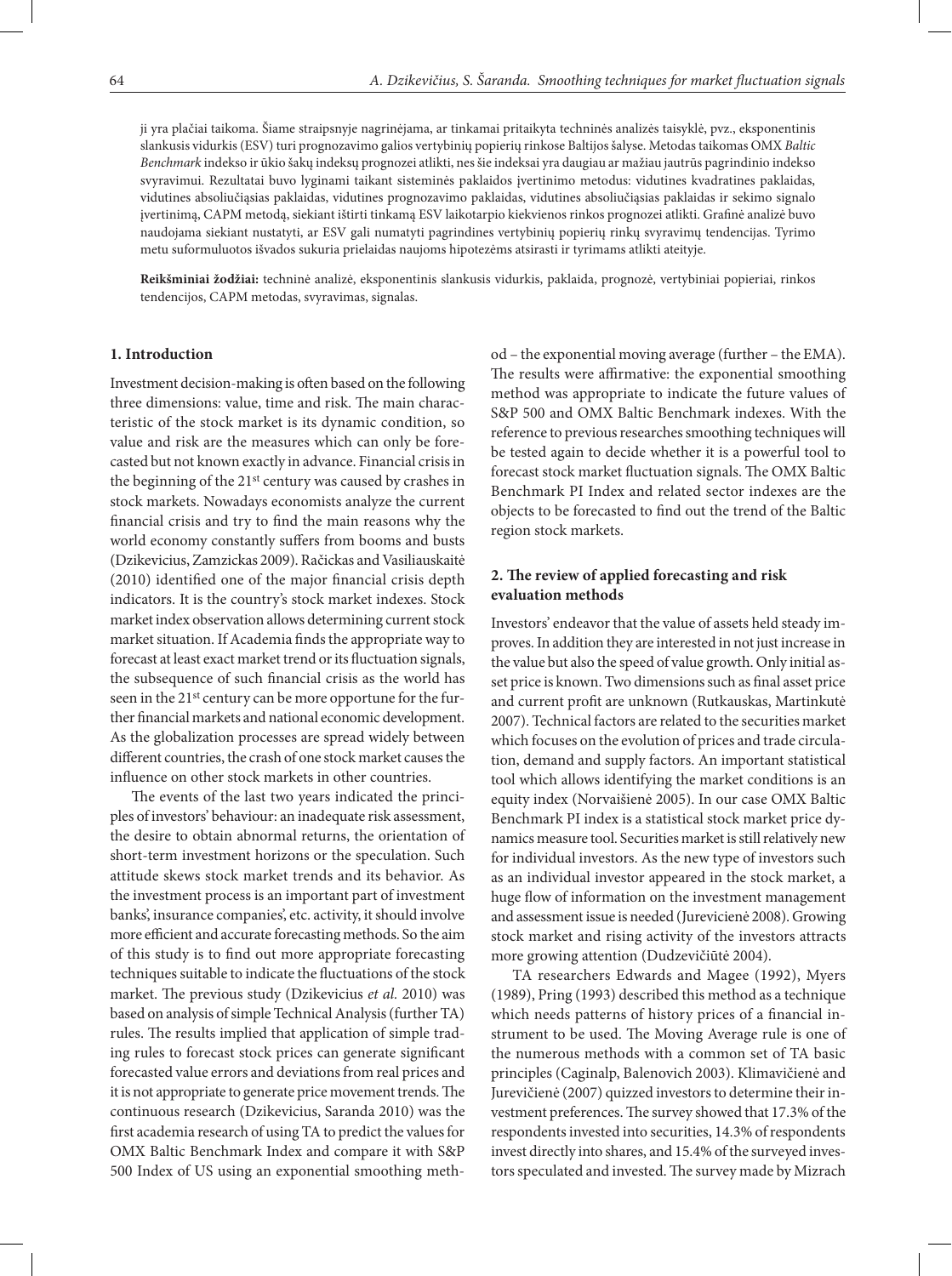and Weerts (2007) showed that 52% of semi-professional traders used simple moving rules and 56% preferred chart patterns. The survey made among market participants by Taylor and Allen (1992) showed that 90% of respondents placed some weight in TA.

Brock *et al.* (1992) found that TA has a support in forecasting U.S. Dow Jones index. Lo, Mamaysky and Wang (2000) reviewed the literature and summarized that technical analysis rules can be effective to extract useful information from market prices. Technical analysis tests made by Academia provide slightly different results. Parisi and Vasquez (2000) have tested variable moving average (VMA) rules and concluded that VMA usage is profitable in Chile. On the other hand, Ratner and Leal (1999) found that these rules do not work in the same market. Bessembinder and Chan (1995) found that VMA short-term rules are profitable in Japan while later in 1999 Ratner and Leal (1999) made opposite conclusions. Ito (1999) test results imply that VMA rules add some value in Indonesia meantime Ratner and Leal (1999) state that they do not. Barkoulas *et al*. (2000) tested the model of an autoregressive fractionally integrated moving average in the Greek stock market and concluded that price movements are influenced by realizations from the recent past and the remote past. Bokhari *et al*. (2005) tested some smaller companies on UK indexes FTSE 100, FTSE 250 and FTSE Small Cap and concluded that in these markets the higher predictive ability of technical trading rules exists.

Metghalchi *et al*. (2007) concluded that technical trading rules have power to predict and they can be used to design a trading strategy in the Austrian stock market. Lönnbark and Soultanaeva (2009) were interested in studying whether technical trading rules are profitable on the Baltic stock markets and evaluated different VMA rules on index data from Vilnius, Riga and Tallinn markets and found that VMA rules exhibit no profitability when testing method accounts for dependence structure in the data. As the analysis of the literature on TA was made, it can be concluded that most authors make researches of the methods setting a goal of getting a profit by forecasting stock markets but not to predict their fluctuations. They place a lot of attention to the stock returns but not stock or index trends. Marshall *et al.* (2008) tested whether the relationship between a firm's industry and the profitability of TA exists and they have not found any substantiation. Kannan *et al.* (2010) implied that most common averages are 20, 30, 50, 100, and 200 days.

This study will find out whether these common averages are predictive in the Baltic stock market. Girdzijauskas *et al*. (2009) have found out that the exponential growth models are more suitable for the modeling processes in the near future. Exponential smoothing method is a part of both the quantitative decision making methods and TA and it can

be described as the forecast method when the estimates are used in the weighted average of the values of the time series (Pabedinskaitė 2007). Tillson (1998) advised to use specific smoothing Constant α:

$$
\alpha = \frac{2}{n+1},\tag{1}
$$

where *n* is EMA number of days. For the markets signal forecast exponential smoothing is used:

$$
F_{t+1} = \alpha Y_t + (1 - \alpha) F_t, \qquad (2)
$$

where  $\alpha$  is smoothing Constant (0< $\alpha$ <1). In our case we modify (2) formula to calculate n day EMA:

$$
F_{t+1} = \alpha Y_t + (1 - \alpha) F_t = F_t + \alpha (Y_t - F_t) = F_t + \frac{2}{n+1} (Y_t - F_t).
$$
\n(3)

With the limitation  $\lim_{x\to 1} = 0$ . In this research we test particular case when  $n \in (2;100)$ .

The selected forecast method – the EMA *–* efficiency is based on the forecast's accuracy level (Pilinkienė 2008). Makridakis *et al*. (1983) advised to use the following forecast accuracy measures: Mean Error (ME), Mean Absolute Error (MAE), Mean Squared Error (MSE), Root Mean Squared Error (RMSE), Standard Deviation of Errors (SDE), Mean Percent Error (MPE), Mean Absolute, Percent Error (MAPE), etc. In our study we use MSE, MAD, MFE, MAPE and Tracking signal measures to evaluate the accuracy of the forecast trend (Table 1).

Every forecasting process is related to risk and is relevant to all stock market participants. Aniūnas *et al.* (2009) emphasized that investors need to evaluate acceptable risk level during analysis of investment models and before making decisions. Different mathematical – statistical models are used to evaluate risk. Market risk evaluation needs to quantify the risk of losses and its volume due to movements in financial market variables (Jorion 2003). The investor can not precisely determine the real value of the investment. Higher risks mean the greater potential dispersion of the profitability. By 1960, the portfolio of management performance was measured mainly in accordance with the profitability achieved.

The concept of the risk has been known but investors did not know how to measure it quantitatively. Modern portfolio theory has shown investors how the risk can be quantified by the standard deviation of profitability. At the same time no quantitative measures related both profitability and risk. These factors were considered separately, i.e. investors are grouped into similar risk investment classes, according to the profitability of the standard deviation and then alternative investment return for only certain classes of risk is evaluated (Dzikevičius 2004). Smaller standard deviation means lower investment risk level and vice versa. Risk cannot be fully appreciated by standard deviation of returns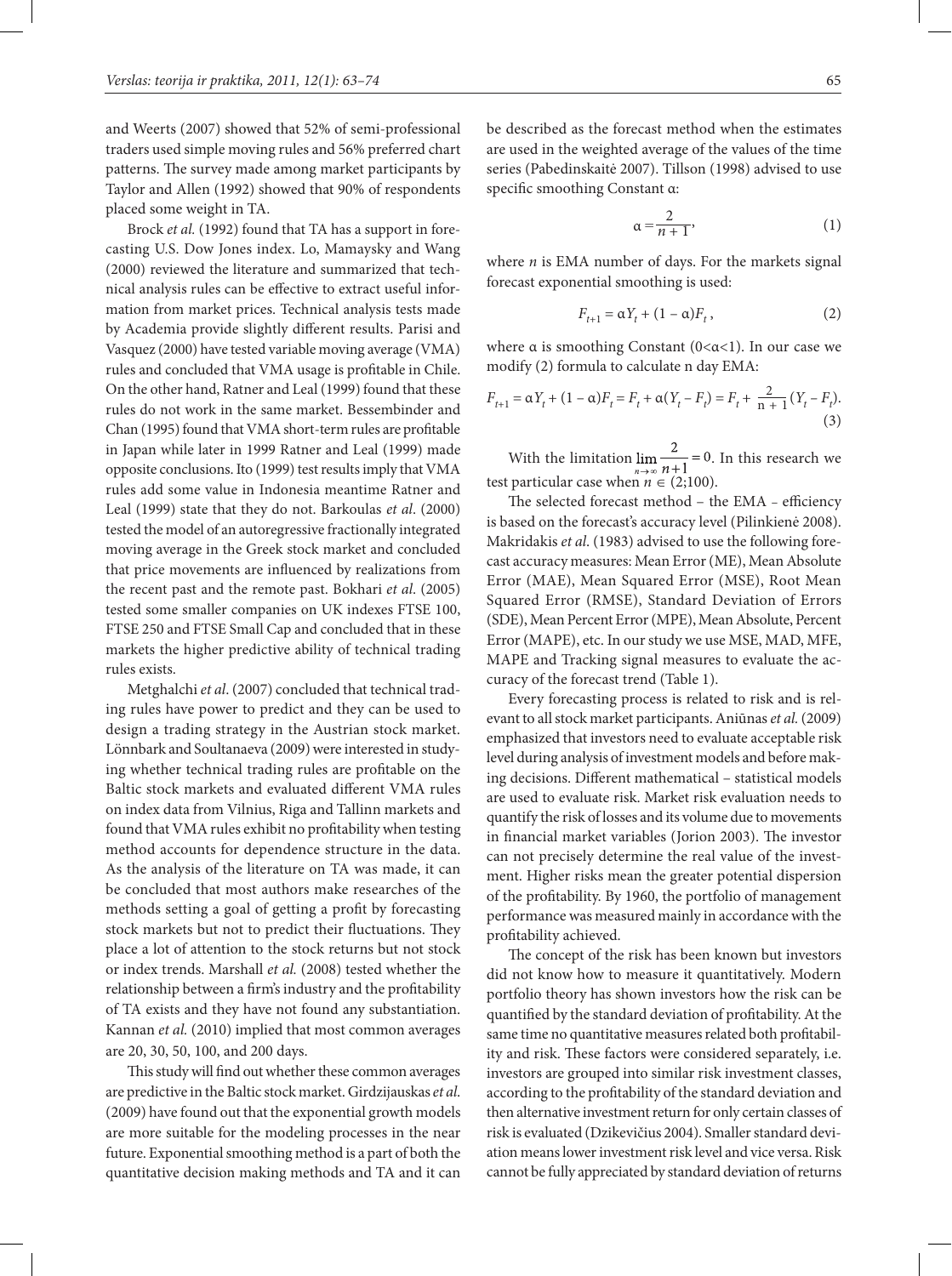| <b>Forecast Accuracy Measure</b>  |             | Formula                                                                      | Description                                                                                                                                                                                                                                                                                                                                                                                                                                                                                                                                    |  |  |  |
|-----------------------------------|-------------|------------------------------------------------------------------------------|------------------------------------------------------------------------------------------------------------------------------------------------------------------------------------------------------------------------------------------------------------------------------------------------------------------------------------------------------------------------------------------------------------------------------------------------------------------------------------------------------------------------------------------------|--|--|--|
| Mean Square<br>Error              | <b>MSE</b>  | $MSE = \frac{\sum (F_t - Y_t)^2}{n}$                                         | Forasmuch any error is being raised with the square. So this way<br>$(4)$ highlights the significant error values. This feature is quite significant<br>because forecasting methods with approximations of bias are frequently<br>more suitable than the method which gives not only negligible errors<br>but significant.                                                                                                                                                                                                                     |  |  |  |
| Mean Absolute<br>Deviation        | <b>MAD</b>  | $MAD = \frac{\sum F_i - Y_i}{n}$                                             | It is similar to standard deviation but the formula of estimation is less<br>$(5)$ difficult to apply for time series. The usage is advisable when the fore-<br>cast bias must be estimated using the same evaluation units as forecast<br>factor is evaluated.                                                                                                                                                                                                                                                                                |  |  |  |
| Mean Forecast<br>Error            | <b>MFE</b>  | $MFE = \Sigma(F_t - Y_t)$                                                    | $(6)$ Very often it is very important to estimate whether the forecast method<br>has a systematic error i.e. the present forecast value is always major<br>(or minor) than time series value. In this case the mean forecast error<br>is being used. If the systematic bias does not exist the MFE value will<br>be equal to zero. If the forecast value is signally negative the forecast<br>method overestimates trend series. If the systematic bias is signally posi-<br>tive the forecast method generates major values than time series. |  |  |  |
| Mean Absolute<br>Percentage Error | <b>MAPE</b> | $\text{MAPE} = \frac{1}{n} \sum \left  \frac{F_t - Y_t}{Y_t} \right $<br>(7) | The Mean Absolute Percentage Error is useful when assessing the fore-<br>cast error an important factor is the estimated value. MAPE estimates<br>the size of bias comparing with time series values. This fact is very<br>important when the times series value is quite large.                                                                                                                                                                                                                                                               |  |  |  |
| Tracking Signal                   | <b>TS</b>   | $TS = \frac{\sum (F_t - Y_t)}{MAD}$                                          | Tracking signal is the method to control the forecast accuracy. New data<br>$(8)$ is compared with forecast time series and adequacy is evaluated.                                                                                                                                                                                                                                                                                                                                                                                             |  |  |  |

**Table 1**. Forecast Accuracy Measures

(Pečiulis, Šiaudinis 1997). Risk is defined as the probability that the actual profit or return on investment will deviate from the expected size (Norvaišienė 2005). With the purpose to minimize risk, researchers use modern methods of statistics and probability theory. One of them is the Stock price correlation method described by Rutkauskas, Damašienė (2002). Correlation can be described as a parameter of some stochastic processes which are used to model variations in financial asset price. Financial asset prices exist now and are observed in the past but it is not possible to determine exactly what prices will be in the future. Correlation is a measure of co-movements between two return series (Alexander 2001). This method is relevant to indexes because if the correlation ratio is negative  $(R<0)$ , the trend of total stocks (indexes) is linked to decrease compared to another (main) index. To select an appropriate investment tool, modern portfolio theory suggests using the Capital Assessment Pricing Model (further – the CAPM). The CAPM is one of the methods to calculate the profitability or the risks. The CAPM provides the link between each security and risk profitability. When in the market the equilibrium exists, the expected stock returns are proportional to systematic risk, which is inevitable even diversifying the portfolio. The relationship between the proposed securities and profitable systematic risk can be evaluated by the CAPM, proposed by William Sharpe in 1960.

Variable β determines price changes of a stock or other security in the portfolio in comparison with the stock market prices. Β coefficient indicates a systematic risk. In market countries  $\beta$  is calculated on the assumption that the total financial asset portfolio is described by the various markets indexes (Gaidienė 1995). Using this methodology, the required yield is calculated on the basis of a risk indicator expressed in β:

$$
k_{r(j)} = k_{rf} + \beta_{(j)} (k_M - k_{rf}),
$$
\n(9)

where  $k_{r(i)}$  is preferred return rate of the *j* security,  $k_{rf}$  is risk-free profit level, β*(j)* is beta coefficient representing the *j* security risk,  $k_M$  is market return rate,  $k_M - k_{rf}$  is market risk premium.

According to this model, the desired rate of return is calculated as the risk-free rate of profit and risk premium, systematic assessment of security risk (Norvaišienė 2005). According to the CAPM, risk level of each index will be calculated using (3) formula and it will describe the systematic risk as OMXBBPI includes the same companies' stocks as industry indexes do and involves a part or each index risk.

The other method which is more complicated to identify the level of risk is the analysis of the distribution of index returns using Chi-Squared Test technique (Pukėnas 2005):

$$
\chi^2 = \sum_{i=1}^k \frac{(O_i - E_i)^2}{E_I},
$$
\n(10)

where:  $O_i$  – current frequencies,  $E_i$  – expected frequencies, *k –* the range of variables.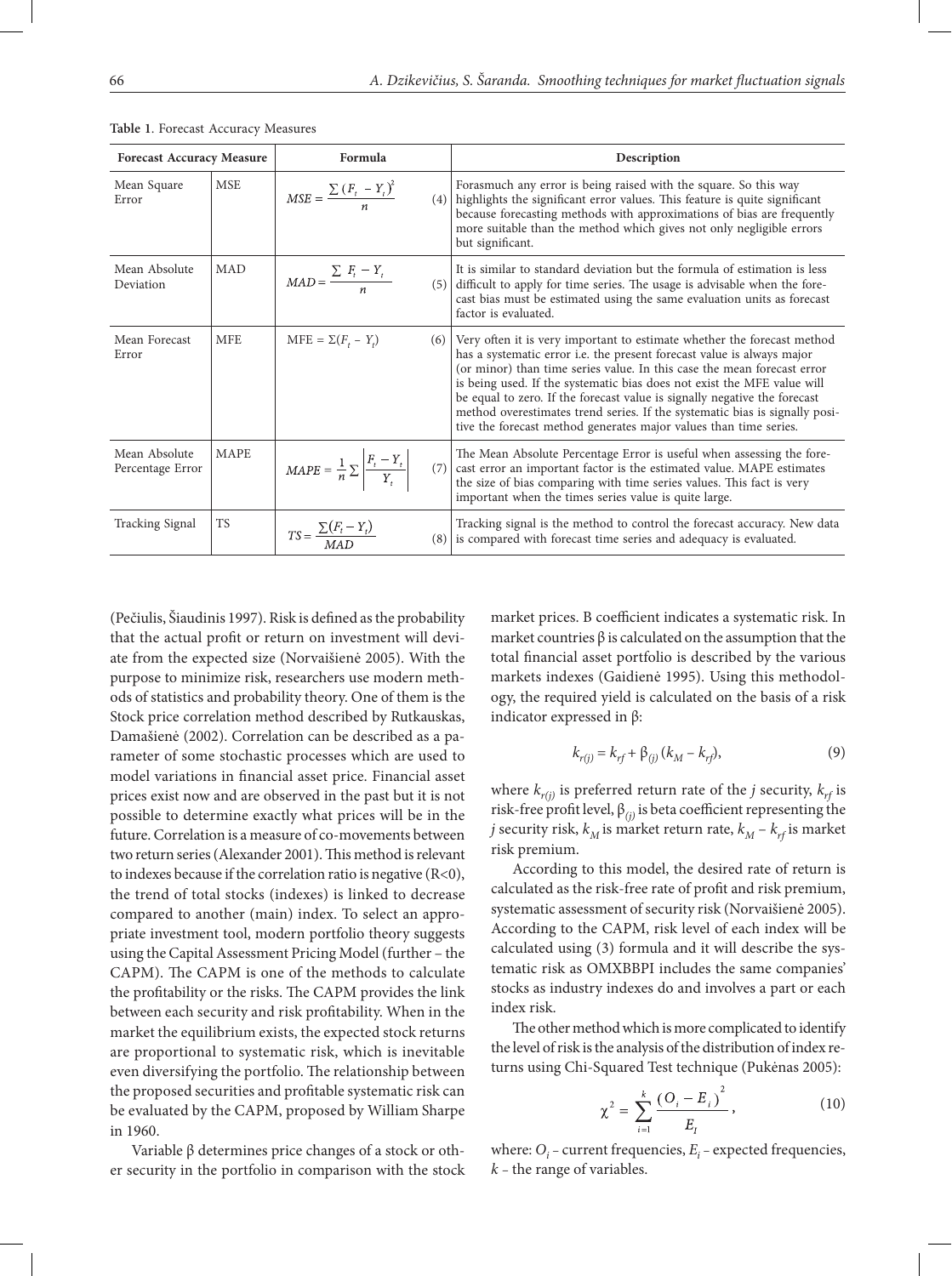Calculated theoretical frequencies coincide with a number of empirical frequencies. From here there is a necessity to compare empirical frequencies and calculated or expected frequencies so that they would establish reliability or contingency of a divergence observed between them.

## **3. Description of the index and industries**

Benchmark index (OMX Baltic Benchmark) is one of indexes of OMX Baltic index family. It is available in the Baltic region. The index consists of a portfolio of the largest in the capitalization and most liquid companies of shares traded on the OMX Baltic Stock exchanges. Company stock weight in the index depends on the company's stock market value and number of stock in the market, i.e. the index includes only the share capital, which circulates freely in the market. So it will be particularly useful for OMXBB investment products as controllers and comparative index for investors. For the Price index (PI) such as mentioned in the article, dividends are not evaluated (not deducted). Thus, the price index only reflects the constituent stock price movements.

The industry indexes cover the entire Baltic securities market. They are based on the GICS classification standard. GICS is an international classification created to meet investors' demand for more accurate, more comprehensive, standardized classification. Industry indexes indicate trends in the sector and allow comparing the same industry companies. The indexes include all Baltic Stock exchanges and the Official Secondary trading list of the companies. They are counted separately for each GICS sector.

In this research we use daily data and our sample includes stock market close prices of 11 indexes: OMX Baltic Benchmark PI (Baltic States) and all industry indexes (Table 2).

Information on local daily prices was found on the stock market's respective websites. We source data for the same periods. The data is for the 01/01/2000-30/12/2009 period.

In this stage of the research the hypothesis No. 1 (H1) arises: **whether the industry index share of the basic composition of the index affects the strength of the relationship between industry index and index OMXBBPI**.

For this purpose the share of each industry index was calculated (Fig. 1).

**Table 2**. Forecast objects

| <b>OMX Baltic Index Group</b> |                           |                            |                                        |                                             |                                         |  |  |  |  |
|-------------------------------|---------------------------|----------------------------|----------------------------------------|---------------------------------------------|-----------------------------------------|--|--|--|--|
| OMX Baltic Bench-<br>mark PI  | <b>OMX</b> Baltic Energy  | OMX Baltic Ma-<br>terials  | OMX Baltic Industrials                 | <b>OMX</b> Baltic Consumer<br>Discretionary | <b>OMX</b> Baltic Con-<br>sumer Staples |  |  |  |  |
| <b>OMXBBPI</b>                | OMXB10PI                  | OMXB15PI                   | OMXB20PI                               | OMXB25PI                                    | OMXB30PI                                |  |  |  |  |
| OMX Baltic Bench-<br>mark PI  | OMX Baltic Health<br>Care | OMX Baltic Finan-<br>cials | OMX Baltic Informa-<br>tion Technology | OMX Baltic Telecommu-<br>nication Services  | <b>OMX</b> Baltic<br><b>Utilities</b>   |  |  |  |  |
| <b>OMXBBPI</b>                | OMXB35PI                  | OMXB40PI                   | OMXB45PI                               | OMXB50PI                                    | OMXB55PI                                |  |  |  |  |



**Fig. 1.** OMXBBPI structure by industries and countries of the Baltic States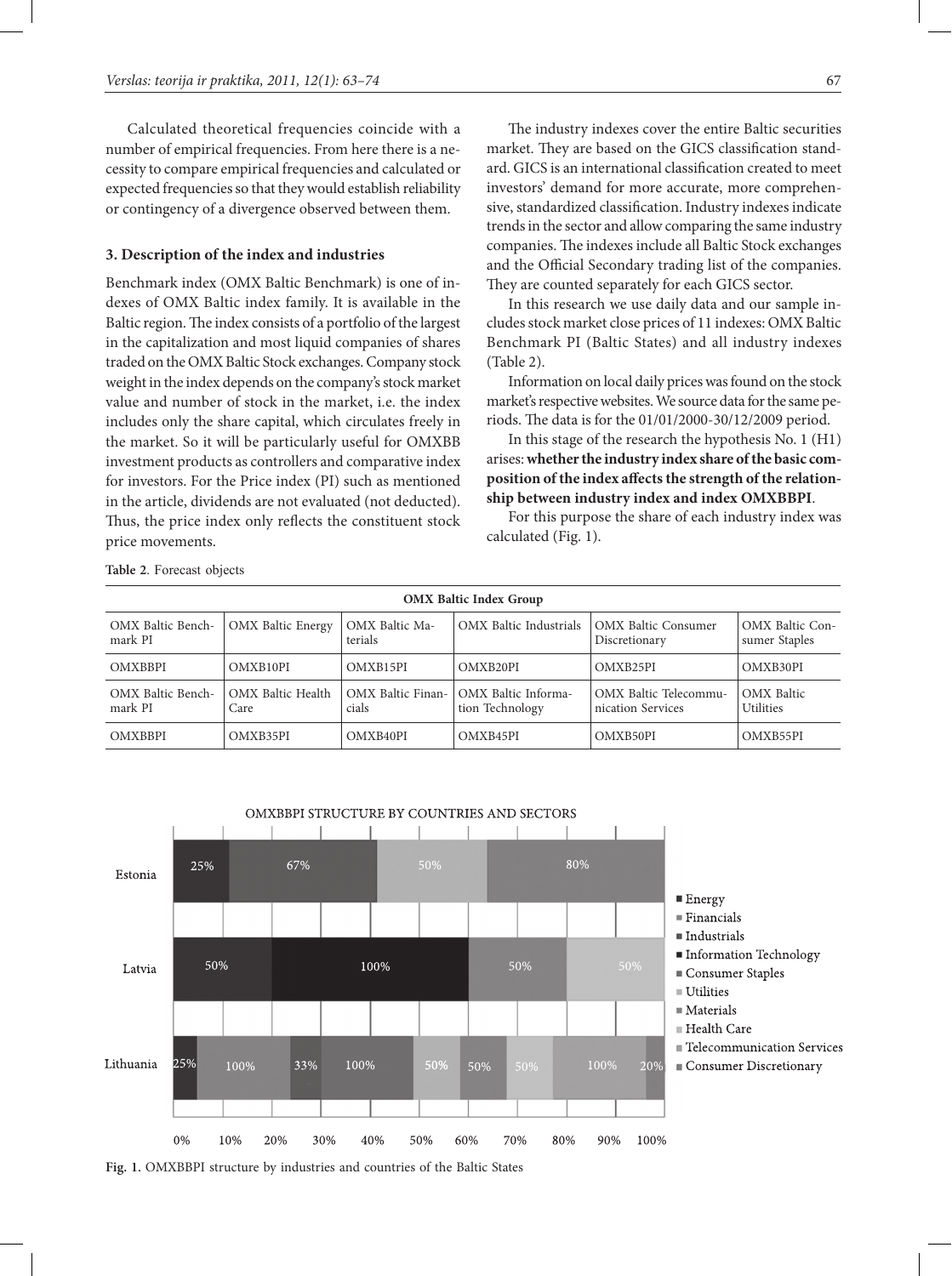# Table 3. The relationship between OMXBBPI and industry indexes and their share (%)

|                   | <b>OMXBBPI</b> correlation ratio | % share in the index |
|-------------------|----------------------------------|----------------------|
| OMXB10PI          | 0.9680                           | 12.90%               |
| OMXB15PI          | 0.8782                           | 12.90%               |
| OMXB20PI          | 0.9754                           | 19.35%               |
| OMXB25PI          | 0.9737                           | 3.23%                |
| OMXB30PI          | 0.9706                           | 12.90%               |
| OMXB35PI          | 0.9155                           | 6.45%                |
| OMXB40PI          | 0.9825                           | 6.45%                |
| OMXB45PI          | $-0.2816$                        | 6.45%                |
| OMXB50PI          | 0.6762                           | 3.23%                |
| OMXB55PI          | 0.9186                           | 16.13%               |
| Correlation ratio | 0.3074                           |                      |

**Table 4**. Index returns' correlation ratios

|                                | <b>OMX</b> | B <sub>10</sub> P <sub>I</sub> | B15PI  | <b>B20PI</b> | B <sub>25</sub> PI | <b>B30PI</b> | B35PI  | <b>B40PI</b> | B <sub>45</sub> PI | B50PI  | B55PI  |
|--------------------------------|------------|--------------------------------|--------|--------------|--------------------|--------------|--------|--------------|--------------------|--------|--------|
| OMX                            | 1.0000     |                                |        |              |                    |              |        |              |                    |        |        |
| B <sub>10</sub> P <sub>I</sub> | 0.4011     | 1.0000                         |        |              |                    |              |        |              |                    |        |        |
| B <sub>15</sub> PI             | 0.2520     | 0.2046                         | 1.0000 |              |                    |              |        |              |                    |        |        |
| B <sub>20</sub> PI             | 0.6004     | 0.2359                         | 0.1932 | 1.0000       |                    |              |        |              |                    |        |        |
| B <sub>25</sub> PI             | 0.6336     | 0.2604                         | 0.2180 | 0.4781       | 1.0000             |              |        |              |                    |        |        |
| B30PI                          | 0.3617     | 0.2093                         | 0.2202 | 0.2828       | 0.3446             | 1.0000       |        |              |                    |        |        |
| B35PI                          | 0.2612     | 0.1826                         | 0.1440 | 0.1760       | 0.2162             | 0.1960       | 1.0000 |              |                    |        |        |
| B <sub>40</sub> PI             | 0.7262     | 0.3074                         | 0.2221 | 0.3616       | 0.4468             | 0.2733       | 0.2477 | 1.0000       |                    |        |        |
| B <sub>45</sub> PI             | 0.1305     | 0.1102                         | 0.1056 | 0.1312       | 0.1002             | 0.1277       | 0.0856 | 0.1227       | 1.0000             |        |        |
| B50PI                          | 0.6613     | 0.1767                         | 0.1256 | 0.3131       | 0.3356             | 0.1761       | 0.1092 | 0.3205       | 0.0523             | 1.0000 |        |
| B55PI                          | 0.2789     | 0.1794                         | 0.1227 | 0.1713       | 0.1998             | 0.1841       | 0.1207 | 0.1876       | 0.0561             | 0.1894 | 1.0000 |

**Table 5.** Index returns' descriptive statistics

| <b>Statistics</b>              | $\overline{x}$ | min        | max    | $\sigma$ | $\sigma^2$ | <b>Skewness</b> | <b>Kurtosis</b> |
|--------------------------------|----------------|------------|--------|----------|------------|-----------------|-----------------|
| OMX                            | 0.04%          | $-8.44%$   | 9.38%  | 0.0110   | 0.0001     | 0.1091          | 120.109         |
| B <sub>10</sub> P <sub>I</sub> | 0.05%          | $-16.56%$  | 12.22% | 0.0160   | 0.0003     | $-0.4763$       | 116.504         |
| B <sub>15</sub> PI             | 0.01%          | $-12.68%$  | 16.37% | 0.0185   | 0.0003     | 0.3868          | 90.592          |
| B <sub>20</sub> PI             | 0.03%          | $-8.51%$   | 10.10% | 0.0144   | 0.0002     | $-0.1975$       | 46.610          |
| B <sub>25</sub> PI             | 0.04%          | $-11.17\%$ | 9.83%  | 0.0139   | 0.0002     | $-0.2786$       | 85.154          |
| B30PI                          | 0.03%          | $-6.31%$   | 12.81% | 0.0114   | 0.0001     | 0.4813          | 118.122         |
| B35PI                          | 0.09%          | $-42.86%$  | 12.31% | 0.0215   | 0.0005     | $-42.383$       | 808.476         |
| B <sub>40</sub> PI             | 0.07%          | $-12.94\%$ | 14.08% | 0.0178   | 0.0003     | 0.2294          | 141.020         |
| B <sub>45</sub> PI             | $-0.04%$       | $-29.99\%$ | 37.04% | 0.0277   | 0.0008     | 0.9122          | 263.344         |
| B <sub>50</sub> PI             | $0.00\%$       | $-11.04%$  | 25.34% | 0.0145   | 0.0002     | 22.017          | 455.150         |
| B55PI                          | 0.09%          | $-56.56%$  | 19.91% | 0.0222   | 0.0005     | $-56.995$       | 1.743.122       |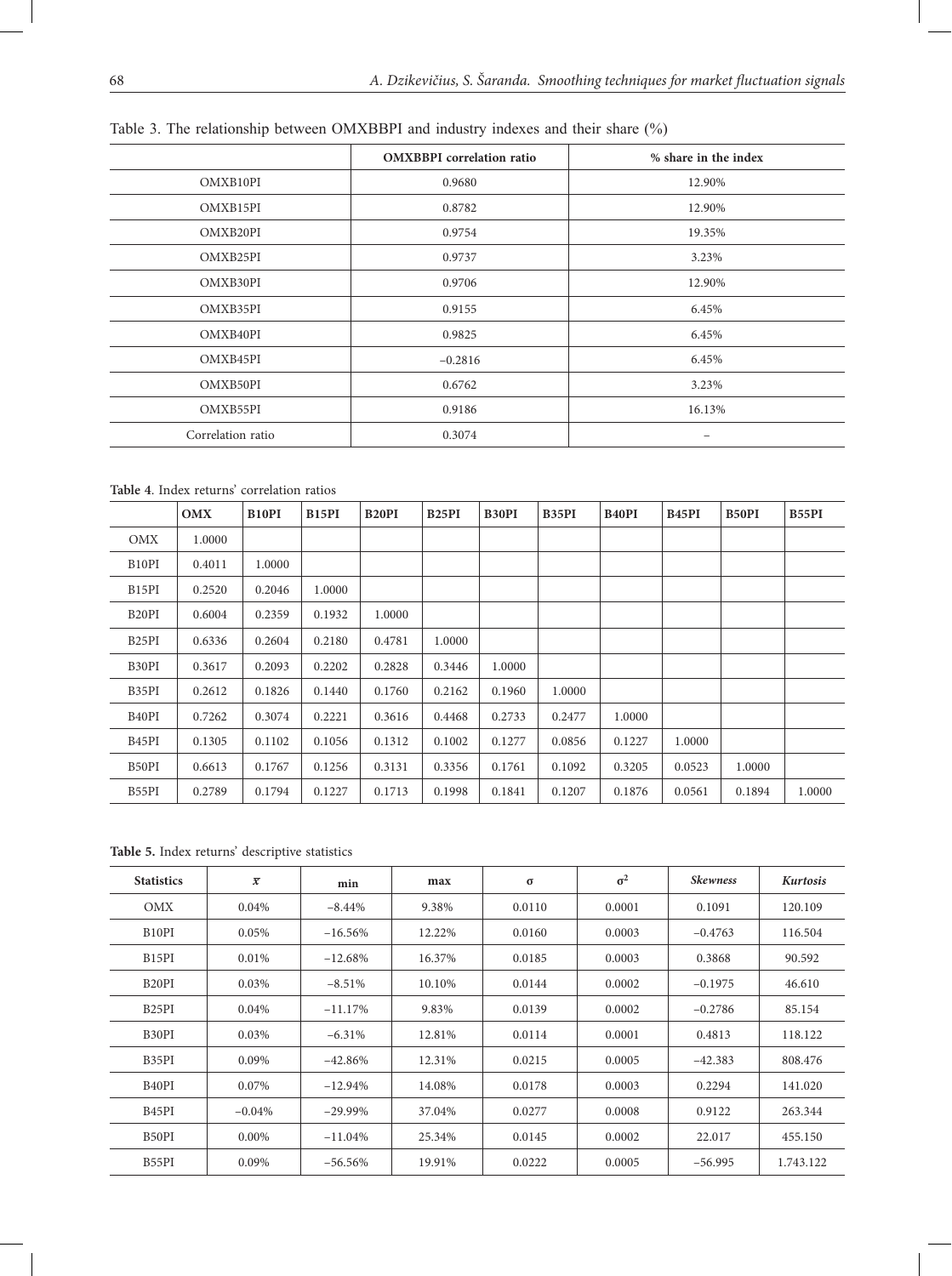

**Fig. 2.** Index β coefficient values (risk evaluation)

As it is seen in Fig. 1, Lithuanian companies predominate (51.61%) in OMXBBPI composition. Major part of the index consists of OMXB20PI Industrials (19.35%), OMXB25PI Consumer Discretionary (16.13%), OMXB10PI Energy (12.90%), OMXB15PI Financials and OMXB30PI Consumer Staples (each 12.90%). OMXBBPI is the most diversified by Lithuanian companies, and least by Latvian and Estonian.

Evaluated correlation ratio determines the relationship strength among all indexes (Table 3) and rejects the H1.

80% of the industry indexes have a link with the main OMXBBPI index (R>0.9). A rather weak form of the relationship is with telecommunications sector index which is 0.6762, while the Information Technology index has opposite direction trend and the effect is very low in the basic index *–*0.2816. H1 must be rejected because the investigation revealed that different indexes, representing part of the same index OMXBBPI have different degrees of impact on the main index. For example, OMXPBI35, OMXB40PI and OMXB50PI each makes 6.45% of the OMXBBPI composition, but their correlation coefficients are *–*0.2816 and 0.9825 respectively. The relationship among index returns (Table 4) once again determines that H1 should be rejected.

In all cases the relationship is quite weak and indexes do not influence each other.

OMXB45PI and OMB55PI markets are more profitable but the risk level is high (Table 5). This proposition is based on standard deviation – 0.0277 and 0.0222 respectively, while investment into OMXBBPI and OMB30PI index stocks generates less losses and lower profitability level – respectively 0.0110 and 0.0114 evaluating the return standard deviation. We have tested all indexes described in Section 2. In all cases *p*-value is higher than the significance level is, so there is no significant difference between the two methodologies for analysis: theoretical and empirical. β parameter is the main indicator of the CAPM, it shows the systematic risk level. All tested

indexes include systematic risk, only its level is different (Fig. 2). Non-systematic risk level varies from *–*0.005 to 0.0007, so it is nearly equal to zero. This means that nonsystematic risk does not exist. Investors take a greater level of the risk investing into B40PI (1.1783), B50PI (0.8745), B25PI (0.8008). The lower risk level is related to the investments into B30PI (0.3750), B45PI (0.3286) and B15PI (0.4225). So the research results imply that systematic risk exists in all industry stock markets, only the degree of risk varies. If to choose standard deviation as a risk measure, then using the highest level of the investment risk is taken in such markets as B40PI ( $\sigma$  = 293940.02), B35PI ( $\sigma$  = 188877.4195), B55PI ( $\sigma$  = 121693.2415). The lowest value of the deviation which reflects the risk level are B15PI (σ = 3438.9633), B50PI (415.7623). This difference can be explained by standard deviation and β evaluation methodological difference because the first describes the fluctuation of index or return trend and it shows the common risk trends.

### **4. The results of forecasting using the EMA**

This paper is focused on one of TA indicators – the exponential moving average rule (further – the EMA) and the possibility to use this method for market fluctuation signals. The methodology disassociates from particular buy-and-sell strategies and specific rules of application. It excludes transaction costs and fees, dividends are not paid (*D* = 0). In this stage of the research hypothesis No. 2 arises: **whether the EMA has a predictable power on market fluctuation signals**. Longer period of the EMA means higher bias level and less accurate forecast of prices but it does not mean that the EMA is not suitable to predict stock market fluctuations. All applied accuracy measures differ for forecasting industry indexes (Table 6). For specific indexes separate EMA lengths differ by forecasting accuracy level. This demonstrates MSE values. In particular markets this indicator provides lower or higher bias level.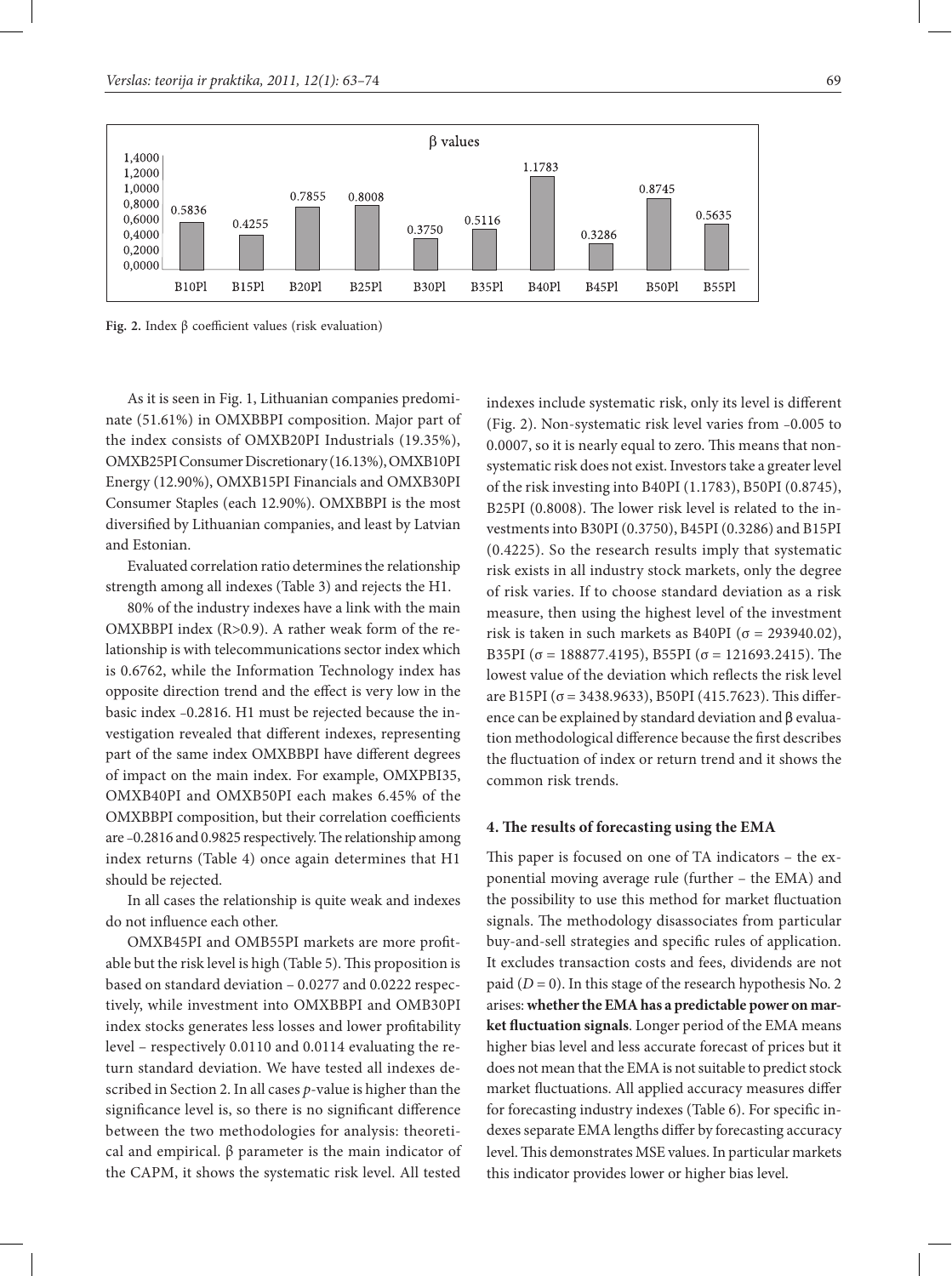|                |           | <b>MSE</b> |           | <b>MAD</b>  |            |              |  |  |
|----------------|-----------|------------|-----------|-------------|------------|--------------|--|--|
| Index          | Min       | <b>Max</b> | $\bf{R}$  | Min         | <b>Max</b> | $\bf{R}$     |  |  |
| <b>OMXBBPI</b> | 1.6621    | 1225.7970  | 0.9930    | 8.7018      | 268.7274   | 0.9948       |  |  |
| OMXB10PI       | 3.0194    | 1126.2233  | 0.9976    | 10.3737     | 234.3422   | 0.9909       |  |  |
| OMXB15PI       | 0.6544    | 255.9466   | 0.9959    | 13.5605     | 325.8130   | 0.9940       |  |  |
| OMXB20PI       | 1.6067    | 1018.8959  | 0.9944    | 13.0732     | 373.7323   | 0.9957       |  |  |
| OMXB25PI       | 6.0231    | 4102.9815  | 0.9924    | 14.0097     | 429.6435   | 0.9966       |  |  |
| OMXB30PI       | 1.1114    | 768.3996   | 0.9941    | 9.2630      | 245.0824   | 0.9934       |  |  |
| OMXB35PI       | 32.3703   | 12511.1941 | 0.9979    | 12.4236     | 344.9284   | 0.9953       |  |  |
| OMXB40PI       | 23.3740   | 14266.0530 | 0.9950    | 15.4866     | 455.2855   | 0.9966       |  |  |
| OMXB45PI       | 1.7379    | 533.0337   | 0.9973    | 131.1743    | 2914.7334  | 0.9927       |  |  |
| OMXB50PI       | 0.1799    | 46.9391    | 0.9972    | 8.8081      | 172.3010   | 0.9741       |  |  |
| OMXB55PI       | 14.3340   | 4076.4000  | 0.9978    | 8.9603      | 196.4084   | 0.9905       |  |  |
|                |           | <b>MFE</b> |           | <b>MAPE</b> |            |              |  |  |
| <b>Index</b>   | Min       | Max        | $\bf R$   | Min         | Max        | $\mathbf{R}$ |  |  |
| <b>OMXBBPI</b> | $-1.9284$ | $-0.0230$  | $-0.9961$ | 0.0026      | 0.0785     | 0.9946       |  |  |
| OMXB10PI       | $-2.9640$ | $-0.0302$  | $-0.9983$ | 0.0037      | 0.0798     | 0.9881       |  |  |
| OMXB15PI       | 0.0013    | 0.3593     | 0.9568    | 0.0041      | 0.1111     | 0.9964       |  |  |
| OMXB20PI       | $-0.5268$ | $-0.0088$  | $-0.9589$ | 0.0036      | 0.1060     | 0.9972       |  |  |
| OMXB25PI       | $-2.2898$ | $-0.0263$  | $-0.9980$ | 0.0033      | 0.1047     | 0.9983       |  |  |
| OMXB30PI       | $-1.4507$ | $-0.0165$  | $-0.9952$ | 0.0027      | 0.0742     | 0.9964       |  |  |
| OMXB35PI       | $-7.7225$ | $-0.0783$  | $-0.9996$ | 0.0045      | 0.1137     | 0.9963       |  |  |
| OMXB40PI       | $-5.6418$ | $-0.0606$  | $-0.9996$ | 0.0039      | 0.1246     | 0.9982       |  |  |
| OMXB45PI       | 0.0167    | 1.3688     | 0.9935    | 0.0054      | 0.1374     | 0.9968       |  |  |
| OMXB50PI       | 0.0061    | 1.0234     | 0.9895    | 0.0032      | 0.0665     | 0.9794       |  |  |
| OMXB55PI       | $-9.1658$ | $-0.0873$  | $-0.9999$ | 0.0042      | 0.0923     | 0.9930       |  |  |

**Table 6**. Accuracy measures

MSE of forecasted values of B35PI and B40PI indexes are characterized by large swings. Wherewith the EMA is longer, MSE value is ipso facto higher. This tendency dominates in all markets. So it means that the Exponential Moving Average, which covers a longer period, generates more inaccurate value  $F_t$ . The EMA provides the best results in B50PI market:  $\min_{MSE} = 0.1799$ ,  $\max_{MSE} = 46.9391$ . This means that forecasted values are the closest to the actual ones and bias level is quite low in comparison with the other forecasted indexes.

MAD as a forecast accuracy measure implies that the EMA is suitable to forecast B50PI prices. Minimum and maximum values of MAD are the lowest compared to the other indexes.

MFE for P50PI is nearly equal to zero with the higher constant level and is equal to  $1.0234$  when  $n = 100$ . Although telecommunication industry stocks have the smallest share in OMBBPI structure, this index forecasts were the most accurate.

Trying to determine whether the selected forecasting method has a systematic bias, the Mean Forecasting Error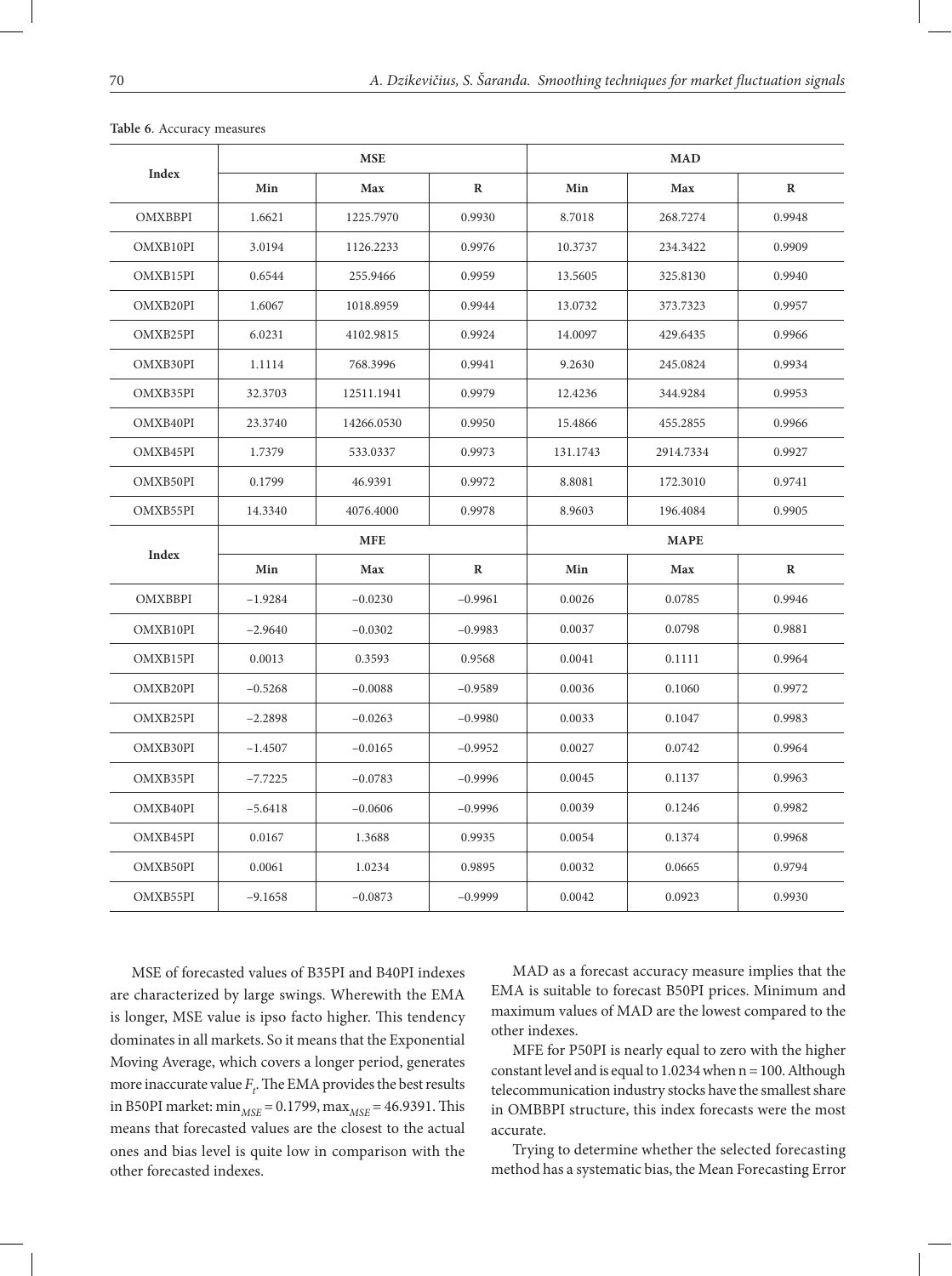was evaluated. Inasmuch as the MSE value of B15PI index forecast is 0.0013 and nearly zero, then the systematic bias does not exist. There are some negative average values of MSE in tested markets which indicate that in OMBBPI index stock market the forecasted values are being overvalued. This fact can be explained by correlation ratio among OMXBBPI and industry indexes. In all cases the relationship strength between *n* parameter and forecast accuracy measures such as MSE, MAD, MFE, MAPE is strong (R>0.97) (Table 7). If R>0.9 then values of related indexes are overvalued. The least overvalued (or not overvalued) are such indexes as OMXB15PI ( $R = 0.8782$ ), OMXB45PI (R = *–*0.2816) and OMXB50PI (R = 0.6762). It leads to a conclusion that in all markets except OMXB15PI, OMXB45PI and OMXB50PI systematic errors exist in forecasting the stock prices using the EMA.

Since the time series values are quite high, the MAPE was assessed. This method highlights a part of systematic error comparing with the whole time series. In all cases MAPE is  $\in$  (0;1). The longer period influences the EMA is covering, the higher MAPE is. This trend is confirmed in all markets, only the degree of precision varies from 97.94% to 99.83%.

The graphical and bias analysis showed that the EMA is suitable to predict market fluctuations so H2 is accepted.

The hypothesis No. 3 arises after H2 is accepted: **which period EMA helps to generate market fluctuations signals?** Tracking signal (further TS) is a suitable method to control forecast accuracy and to find out exclusive EMA periods to predict market fluctuations. Using this method it was noticed that TS changes its trend when a specific EMA is applied (Table 7).

During the research it appeared that only certain period EMA can forecast the stock market fluctuations. There are common periods of EMA for each index: 48, 49, 50 days; 92, 93, 94 days. Every index needs some groups of additional period EMA.

To determine whether these EMAs work it is necessary to perform graphical analysis (Fig. 3). The analysis shows that when EMA value is higher than the real index value, index has a trend to fall down and vice versa, lower EMA value is related to the market growth. The largest OMX stock market fluctuations such as financial crisis of 2008*–*2009 are as a result of all forecasted the majority of different periods of EMA intersections. In this context a new problem arises: whether a mix of technical and functional analysis is a powerful tool to predict financial market

bubbles. The research of the issue will be provided in a new study based on fundamental analysis issues and its further comparison with previous studies.

The EMA forecast results of the Baltic States stock market show the main trends of market development and investors' activity.

### **5. Empirical results and conclusions**

This study is the first academia research of technical analysis usage to predict the stock market fluctuations for OMX Baltic Benchmark Index and Industrial indexes using exponential smoothing method. A significant part of semiprofessional traders use technical analysis as a method to forecast stock prices, but no researches in the Baltic States confirmed or refused the statistical validity of this method usage for predicting strong stock market fluctuations too.

EMA method is relevant to forecast stock market fluctuations of OMX index in the Baltic States. The research claims that for each index an appropriate EMA length should be found. So, it is 48*–*50, 48*–*70, 72*–*74, 92*–*94 days. The length differs from the EMA length mentioned in previous researches made by Academia on the global level. The correlation analysis showed that all industrial indexes mentioned in this study except OMXBPI45 have a strong dependence on the main OMX index.

As Lithuanian companies are predominant (51.61%) in OMXBBPI composition, in-depth analysis of Lithuanian companies' performance should be involved in evaluating the stock market conditions and predicting trends and fluctuations. 80% of the industrial indexes have a link with the main OMXBBPI index  $(R > 0.9)$  so industry analysis should be also involved in the analysis trying to predict further stock market development scenario. OMXB45PI and OMB55PI markets are most risky and this proposition is based on standard deviation – 0.0277 and 0.0222 while OMXBBPI and OMB30PI are the least risky – 0.0110 and 0.0114 respectively, evaluating the return standard deviation. Due to the risk level all forces which had an impact on these indexes should be identified. In all cases *p*-value is higher than the significance level is, so there is no significant difference between the two methodologies for analysis: theoretical and empirical.

β parameter is the main indicator of CAPM and displays the systematic risk level. All tested indexes include systematic risk, only its level is different. Non-systematic risk level varies from *–*0.005 to 0.0007 and it is about zero. This means that non-systematic risk does not exist.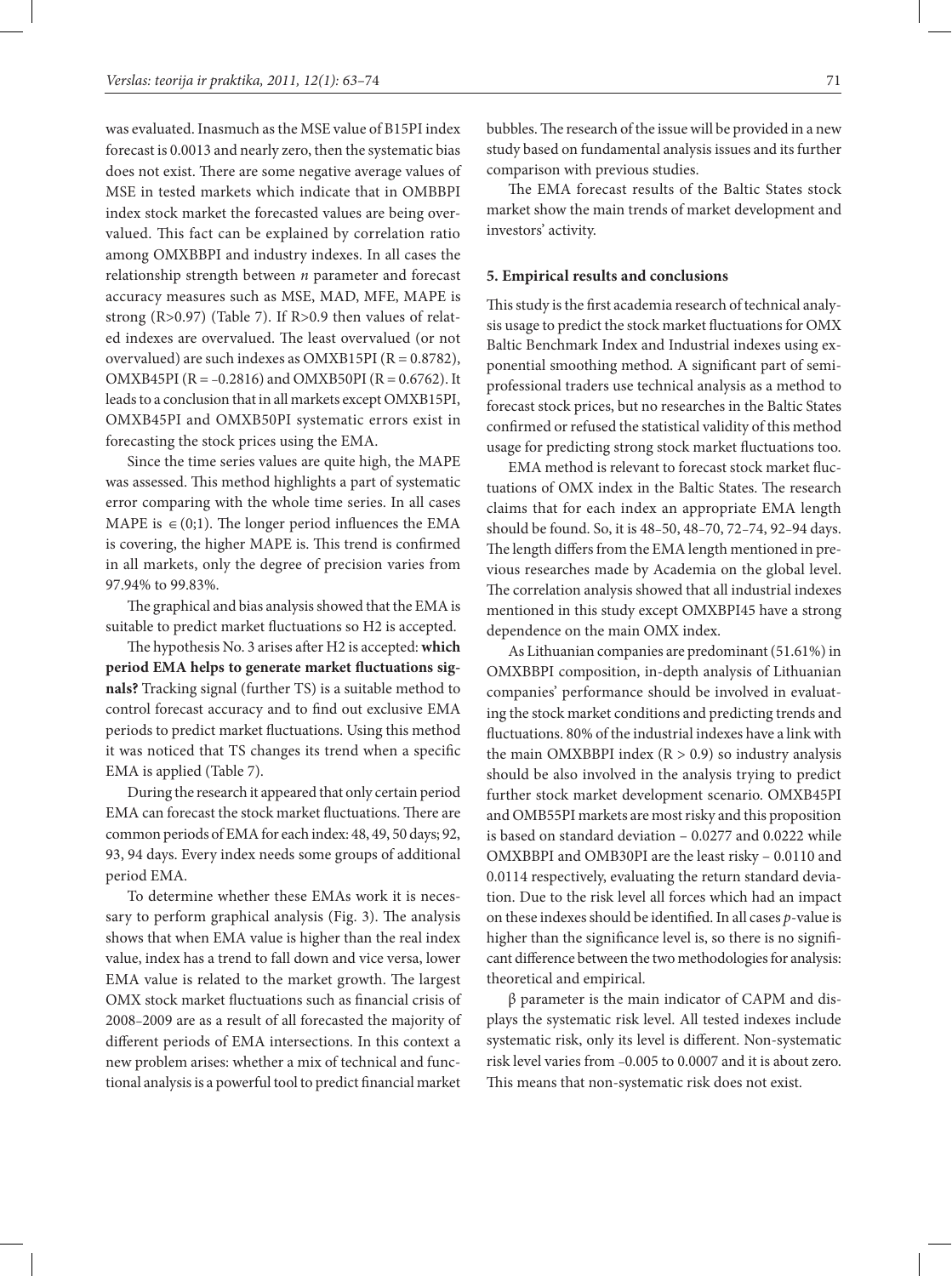| OMX          | Length | Value     | Length | Value      | Length | Value      | Length | Value     |        |           |
|--------------|--------|-----------|--------|------------|--------|------------|--------|-----------|--------|-----------|
| $\Delta$ n-1 | 48     | 16.8919   | 72     | 17.9785    | 92     | 18.5585    | 68     | 17.8225   |        |           |
| n            | 49     | 17.8924   | 73     | 18.3045    | 93     | 16.7860    | 69     | 17.5205   |        |           |
| $\Delta$ n+1 | 50     | 17.0239   | 74     | 18.0503    | 94     | 17.0941    | $70\,$ | 17.9050   |        |           |
| <b>B10</b>   | Length | Value     | Length | Value      | Length | Value      | Length | Value     |        |           |
| $\Delta$ n-1 | 48     | 26.3956   | $72\,$ | 29.7238    | 92     | 31.7560    | 68     | 29.2435   |        |           |
| n            | 49     | 27.4999   | 73     | 30.1584    | 93     | 29.9830    | 69     | 28.9133   |        |           |
| $\Delta$ n+1 | 50     | 26.7611   | 74     | 29.9486    | 94     | 30.3801    | $70\,$ | 29.4855   |        |           |
| <b>B</b> 15  | Length | Value     | Length | Value      | Length | Value      | Length | Value     | Length | Value     |
| $\Delta$ n-1 | 48     | $-1.2942$ | $72\,$ | $-1.6810$  | 92     | $-1.6872$  | 68     | $-1.6458$ | $81\,$ | $-1.6277$ |
| n            | 49     | $-0.5737$ | 73     | $-1.5041$  | 93     | $-2.9569$  | 69     | $-1.8497$ | 82     | $-1.6258$ |
| $\Delta$ n+1 | 50     | $-1.3271$ | 74     | $-1.6611$  | 94     | $-2.7588$  | 70     | $-1.6735$ | 83     | $-1.6280$ |
| <b>B20</b>   | Length | Value     | Length | Value      | Length | Value      | Length | Value     |        |           |
| $\Delta$ n-1 | 48     | 3.9030    | $72\,$ | 3.8013     | 92     | 3.6671     | 54     | 3.9257    |        |           |
| n            | 49     | 4.5725    | 73     | 4.0022     | 93     | 2.4339     | 55     | 3.9262    |        |           |
| $\Delta$ n+1 | 50     | 3.9164    | $74\,$ | 3.7921     | 94     | 2.6372     | 56     | 3.9250    |        |           |
| <b>B25</b>   | Length | Value     | Length | Value      | Length | Value      |        |           |        |           |
| $\Delta$ n-1 | 48     | 12.9816   | $72\,$ | 13.2992    | 92     | 13.6572    |        |           |        |           |
| n            | 49     | 12.4433   | 73     | 13.4938    | 93     | 12.6594    |        |           |        |           |
| $\Delta$ n+1 | 50     | 12.4940   | 74     | 13.3594    | 94     | 12.8315    |        |           |        |           |
| <b>B30</b>   | Length | Value     | Length | Value      | Length | Value      |        |           |        |           |
| $\Delta$ n-1 | 48     | $-0.8090$ | $72\,$ | $-1.0331$  | 92     | $-1.1431$  |        |           |        |           |
| n            | 49     | $-0.7337$ | 73     | $-1.0938$  | 93     | $-1.2483$  |        |           |        |           |
| $\Delta$ n+1 | 50     | $-0.8259$ | 74     | $-1.0489$  | 94     | $-1.2375$  |        |           |        |           |
| <b>B35</b>   | Length | Value     | Length | Value      | Length | Value      |        |           |        |           |
| $\Delta$ n-1 | 48     | 48.5003   | 72     | 53.5490    | 92     | 56.4880    |        |           |        |           |
| n            | 49     | 49.4215   | 73     | 53.8904    | 93     | 55.6796    |        |           |        |           |
| $\Delta$ n+1 | 50     | 49.0251   | 74     | 53.8399    | 94     | 55.9748    |        |           |        |           |
| <b>B40</b>   | Length | Value     | Length | Value      | Length | Value      |        |           |        |           |
| $\Delta$ n-1 | 48     | 27.4799   | 72     | 30.4082    | 92     | 31.5226    |        |           |        |           |
| n            | 49     | 28.1769   | 73     | 30.6541    | 93     | 30.5253    |        |           |        |           |
| $\Delta$ n+1 | 50     | 27.8325   | $74\,$ | 30.5571    | 94     | 30.7368    |        |           |        |           |
| <b>B45</b>   | Length | Value     | Length | Value      | Length | Value      | Length | Value     |        |           |
| $\Delta$ n-1 | 48     | 27.4799   | $72\,$ | 30.4082    | 92     | 31.5226    | 39     | $-0.7431$ |        |           |
| n            | 49     | 28.1769   | 73     | 30.6541    | 93     | 30.5253    | 40     | $-0.6832$ |        |           |
| $\Delta$ n+1 | 50     | 27.8325   | $74\,$ | 30.5571    | 94     | 30.7368    | 41     | $-0.7549$ |        |           |
| <b>B50</b>   | Length | Value     | Length | Value      | Length | Value      |        |           |        |           |
| $\Delta$ n-1 | 48     | $-7.7923$ | $72\,$ | $-11.6259$ | 92     | $-13.1034$ |        |           |        |           |
| $\mathbf n$  | 49     | $-6.5802$ | 73     | $-11.3281$ | 93     | $-15.3713$ |        |           |        |           |
| $\Delta$ n+1 | 50     | $-8.1394$ | $74\,$ | $-11.8352$ | 94     | $-15.0900$ |        |           |        |           |
| <b>B55</b>   | Length | Value     | Length | Value      | Length | Value      |        |           |        |           |
| $\Delta$ n-1 | 48     | 91.1323   |        |            | 92     | 116.1590   |        |           |        |           |
| n            | 49     | 92.8870   |        |            | 93     | 116.5919   |        |           |        |           |
| $\Delta$ n+1 | 50     | 92.6323   |        |            | 94     | 115.1471   |        |           |        |           |

**Table 7**. Specific EMA n periods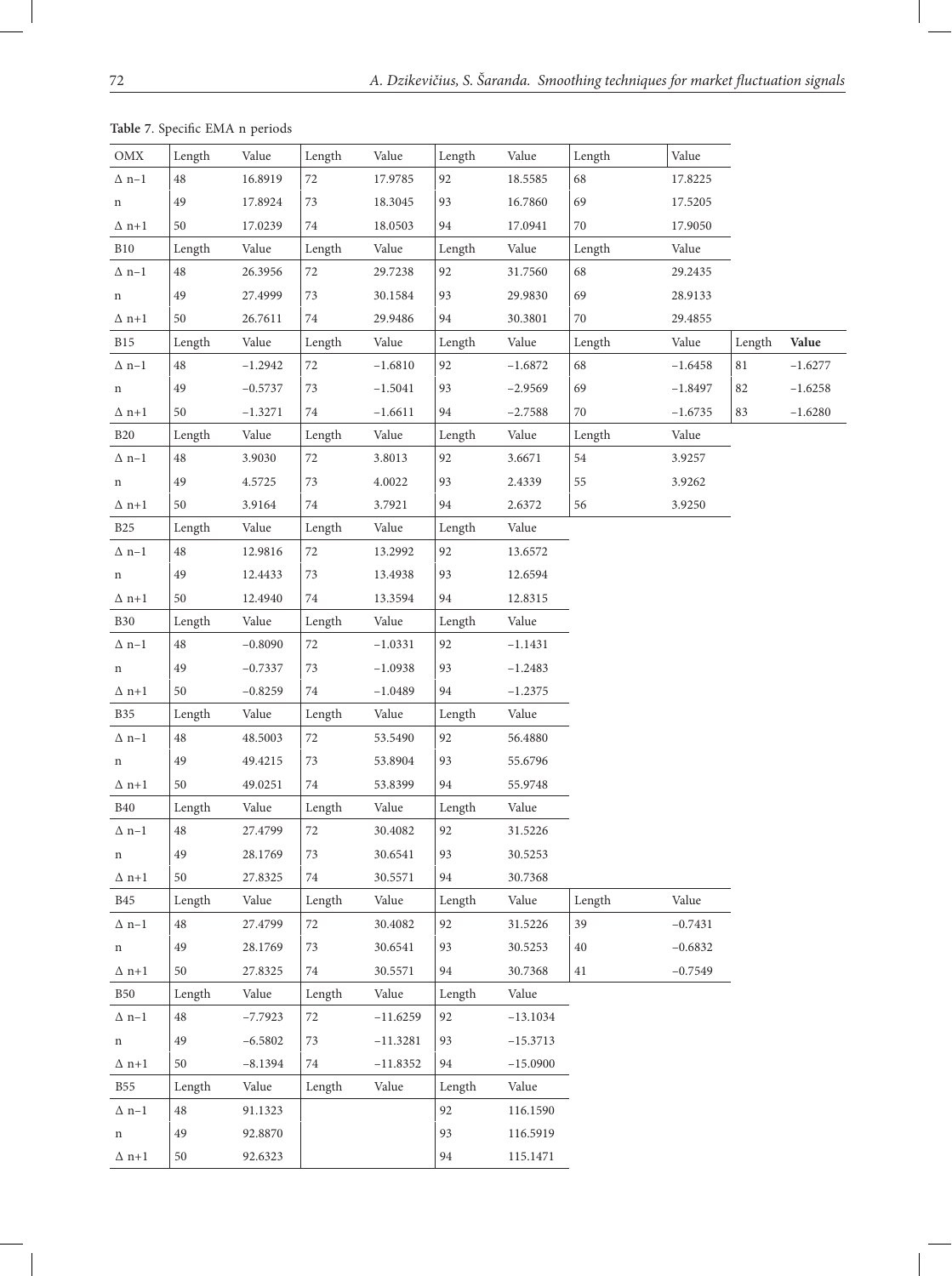

**Fig. 3.** Graphical analysis of the EMA forecasting results

The most risky indexes are B40PI (1.1783), B50PI (0.8745), B25PI (0.8008). The least risky indexes are (B30PI), B45PI (0.3286) and B15PI (0.4225). So the research result is simply that systematic risk exists in all industry stock markets, only the degree of risk is various.

In all cases the relationship strength between *n* parameter and forecast accuracy measures such as MSE, MAD, MFE, MAPE is strong (R>0.97). The longer EMA means higher bias level and less accurate forecast to predict prices, but it does not mean that EMA is not suitable to predict stock market fluctuations.

The suggestion to use EMA method instead of SMA method (see previous studies of Dzikevicius, Saranda, Kravcionok 2010) was confirmed once again by descriptive statistics in each case. If the standard deviation reflects the risk of the index, it means that EMA method is less risky to use for estimating absolute error level.

It seems that EMA method is more suitable to predict stock market fluctuations rather than short moving average.

Summarizing the study, exponential smoothing method is appropriate to indicate the fluctuations of stock markets in OMX Baltic Benchmark index market. It should be noted that during the research it provided the closest forecast values to the real index values because the higher weight is ensured to real historical prices of the previous day.

### **References**

- Alexander, C. 2001. *Market Models: A Guide to Financial Data Analysis*. New York: John Wiley & Sons.
- Aniūnas, P.; Nedzveckas, J.; Krušinskas, R. 2009. Variance covariance risk value model for currency market, *Inzinerine Ekonomika* – *Engineering Economics* 1(161): 18−27.
- Barkoulas, J. T.; Baum, C. F.; Travlos, N. 2000. Long Memory in the Greek Stock Market, *Applied Financial Economics* 2(10): 177−184. doi:10.1080/096031000331815
- Bessembinder, H.; Chan, K. 1995. The profitability of technical trading rules in the Asian stock markets, *Pacific-Basin Finance Journal* 3: 257−284. doi:10.1016/0927-538X(95)00002-3
- Bokhari, J.; Cai, C.; Hudson, R.; Keasey, K. 2005. The predictive ability and profitability of technical trading rules: does company size matter?, *Economics Letters* 86: 21−27. doi:10.1016/j.econlet.2004.03.037
- Brock, W.; Lakonishock, J.; LeBaron, B. 1992. Simple technical trading rules and the stochastic properties of stock returns, *Journal of Finance* 47: 1731−1764. doi:10.2307/2328994
- Caginalp, G.; Balenovich, D. 2003. A theoretical foundation for technical analysis, *Journal of Technical Analysis* 59: 5−22.
- Dudzevičiūtė, G. 2004. Vertybinių popierių portfelio sudarymas ir vertinimas [Securities portfolio construction and evaluation], *Verslas: teorija ir praktika* [Business: Theory and Practice] 5(3): 116−124.
- Dzikevičius, A. 2004. Vertinimo, koreguoto pagal riziką, metodikų palyginamoji analizė, *Vagos* 64(17): 97−103.
- Dzikevicius, A.; Zamzickas, M. 2009. An Overview of Financial Crisis in U.S., *Economics and Management* 14: 166−172.
- Dzikevicius, A.; Saranda, S.; Kravcionok, A. 2010. The accuracy of simple trading rules in stock markets, *Economics and Management* 15: 910−916.
- Edwards, R.; Magee, J. 1992. *Technical Analysis of Stock Trends*. New York: New York Institute of Finance.
- Gaidienė, Z. 1995. *Finansų valdymas* [Finance management]. Kaunas: Pasaulio lietuvių kultūros, mokslo ir švietimo centras.
- Girdzijauskas, S., *et al*. 2009. Ekonominių burbulų susidarymas ir galimybės jų išvengti [Formation of economic bubbles: causes and possible preventions], *Technological and Economic Development of Economy* 15(2): 267−280. doi:10.3846/1392-8619.2009.15.267-280
- Ito, A. 1999. Profits on technical trading rules and time-varying expected returns: Evidence from Pacific-Basin equity markets, *Pacific-Basin Finance Journal* 7(3/4): 283−330. doi:10.1016/S0927-538X(99)00008-6